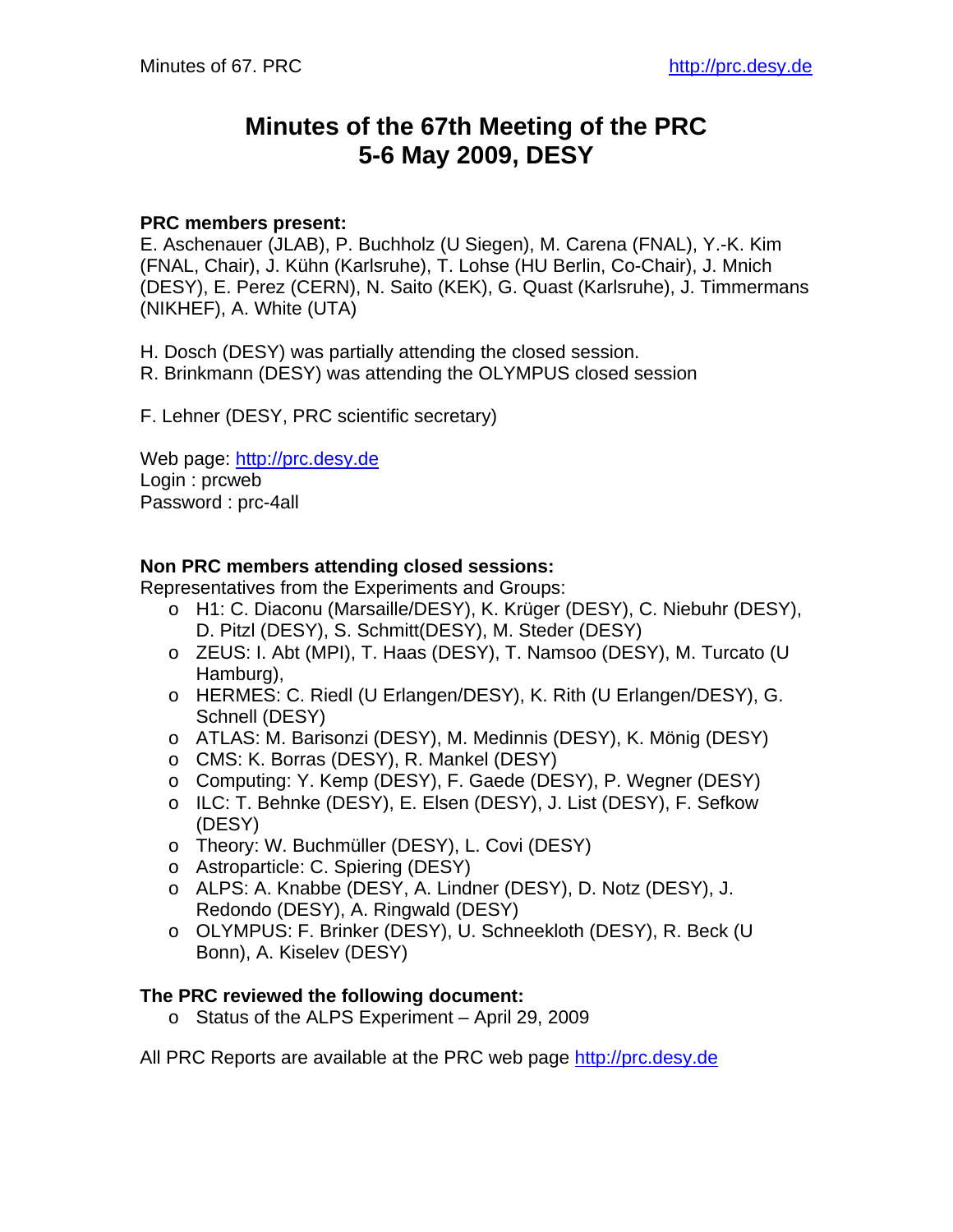# **Agenda Open Session**

Tuesday, 05 May 2009, Hamburg, Auditorium

Part I: 09:00-12:30

Welcome Y.-K. Kim (FNAL) Theory **L. Covi (DESY)** ILC J. List (DESY)

HERMES G. Schnell (DESY) H<sub>1</sub> M. Steder (DESY) ZEUS T. Namsoo (DESY) HERA Combined M. Turcato (U Hamburg) ATLAS M. Barisonzi (DESY) CMS R. Mankel (DESY)

Part II: 14:00 -15:00

Astroparticle Physics C. Spiering (DESY) OLYMPUS R. Beck (U Bonn)

ALPS D. Notz/J. Redondo (DESY)

Agenda and all slides of the open session are available on <https://indico.desy.de/conferenceDisplay.py?confId=1943>

# **Agenda Closed Session**

Tue/Wed, 05/06 May 2009, Hamburg, SemR1

Part I: Tue, 05 May 2009, 15:30 – 20:00

Approval of Minutes, News from the lab Review of HERA

- o ZEUS and H1
- o HERMES

Review of Astroparticle Physics Review of Theory Review of ALPS

Part II: Wed, 06 May 2009, 09:00-13:00

Review of LHC Review of ILC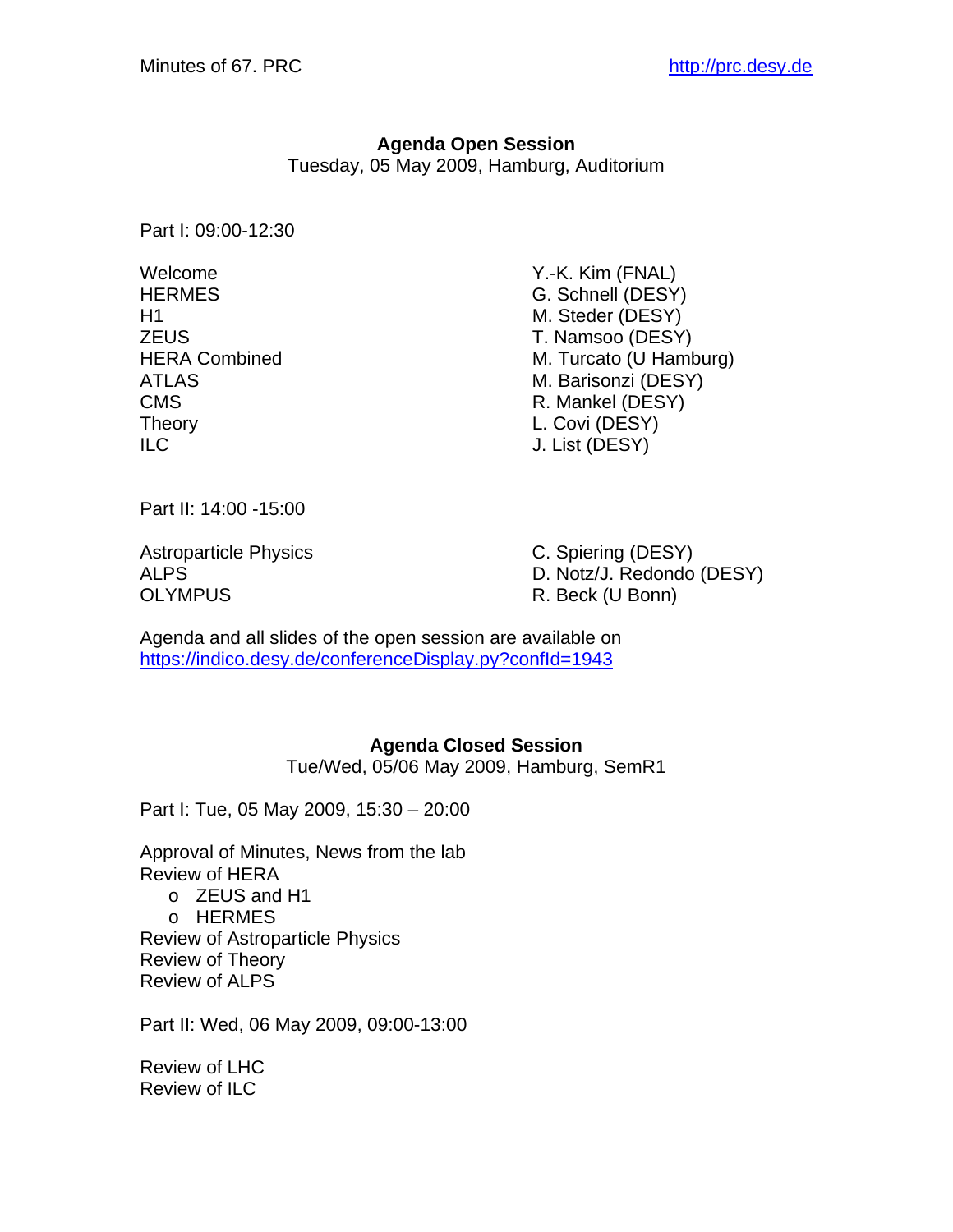Review of OLYMPUS A.o.B.

Agenda and all slides of the closed session are available on <http://prc.desy.de/e38/e181/e193/>

## **1. Approval of Minutes and News from the Lab**

Two new members of the PRC, Elke Aschenauer (JLAB) and Marcela Carena (FNAL), were welcomed. The Minutes of the 66.PRC meeting were approved.

The news from the laboratory was presented by Helmut Dosch and Joachim Mnich. Although the final report is yet to come, the laboratory informally received positive feedback from the review committee for the proposals on particle and astroparticle physics of the second five-year cycle within the Helmholtz Association for the Program Oriented Funding (PoF) covering the period between 2010 and 2014. The proposal was submitted in November, 2008 and reviewed in February 2009. On April 16th, beam was stored in PETRA III. By the end of this year, PETRA III will be operating for users. FLASH operation for photon science and machine development is running nicely, including an ILC dedicated high current machine study run. State of Hamburg launched research support programs to prepare for nation-wide Excellence Initiatives.

# **2. Review of HERA: HERMES, H1 and ZEUS**

Representatives from the HERMES experiments attended the closed session. Slides on DVCS Beam Spin Asymmetry with recoil detector, the timeline for the recoil detector analysis, the manpower situation at HERMES, further publication plans and thoughts on "public" access of HERMES data beyond the official formal ending of the analysis activities were shown by G. Schnell.

E. Aschenauer gave the referee report on HERMES. The PRC continued the discussion in the closed session.

The H1 review session was attended by representatives of the H1 Experiment. C. Diaconu presented slides on the H1 organisation, on manpower and on the funding situation, the physics program and publication roadmap as well as computing needs and data preservation.

T. Lohse gave the referee report on H1. The PRC continued the discussion in the closed session.

Members from the ZEUS Collaboration attended the review session on ZEUS. T. Haas presented single and double differential cross section for CC polarised e+p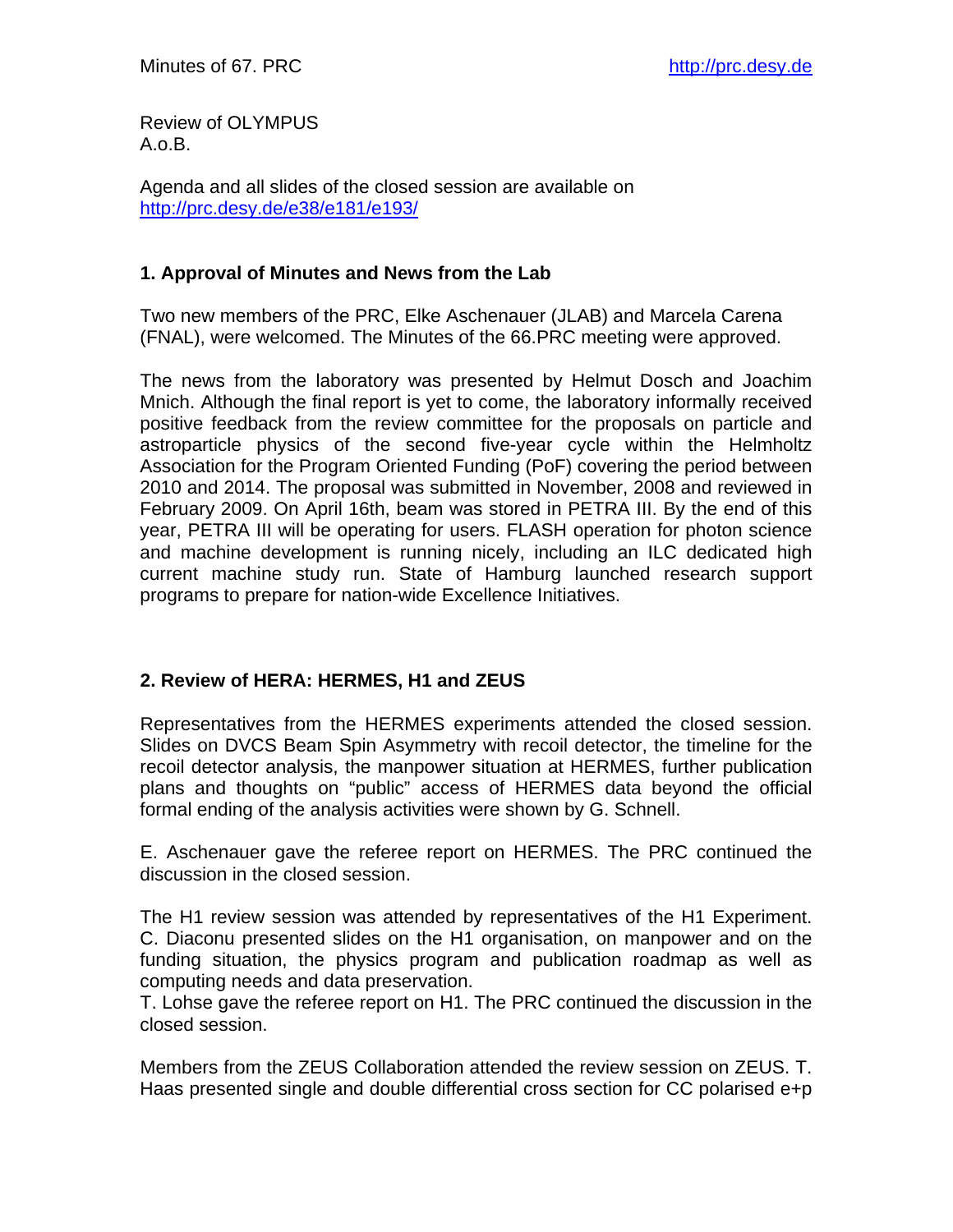DIS. The resource requirements and manpower estimations were shown. Moreover, I. Abt presented the physics publication plans

The referee report on ZEUS was given by G. Quast. The PRC continued the discussion in the closed session.

Representatives from all three experiments H1, ZEUS and HERMES attended a combined closed session. The status of the POL2000 activities was verbally reported.

The PRC recommended on HERA experiments:

*The H1, ZEUS and HERMES experiments are at their peak in harvesting physics from the HERA data. The importance of HERA results for other communities, especially LHC, becomes more and more visible. The PRC congratulates for the continuous production and timely publication of high quality physics results in accordance with the publication schedule, and for the visibility of the collaborations on conferences. The PRC also congratulates the H1 and ZEUS collaborations for the progress towards publication of combined analysis results. In the ZEUS collaboration, the PRC has concern on its core computing support for easy access to computing power for analysis and simulation. Progress on the analysis of the HERMES data with the recoil detector is clearly visible, but there is some concern that the final data productions become available relatively late and decreasing person-power might hinder to completely harvest the physics results of this dataset. The collaboration is especially encouraged to publish technical papers on the recoil detector as an enormous effort went into building it.* 

*The PRC notes that it is challenging to motivate institutes to remain involved in analyses of HERA data. In this context, the PRC notes that Eastern Europeans have been providing significant resources and additional financial support for them would be of importance. The PRC supports the active contribution of HERA experiments to development of long term data preservation strategies. The PRC thanks for the laboratory's high level of support for the collaborations to guarantee excellent physics results and publications, and recommends their continuous support in the coming years. The PRC also recommends that the laboratory and the collaborations help experiments' key[1](#page-3-0) collaborators to be visible in the particle physics community* 

*It would be desirable for the next PRC to see a summary of the key physics results that HERA experiments have published and the priority for the remaining high impact papers. The PRC strongly recommends the polarization task team to present a solid result of the polarization at the next PRC meeting, which can be officially used by various electroweak measurements at HERA.* 

<span id="page-3-0"></span><sup>&</sup>lt;sup>1</sup> The PRC decided in its 68.PRC meeting to change the word "critical" to "key" to avoid confusion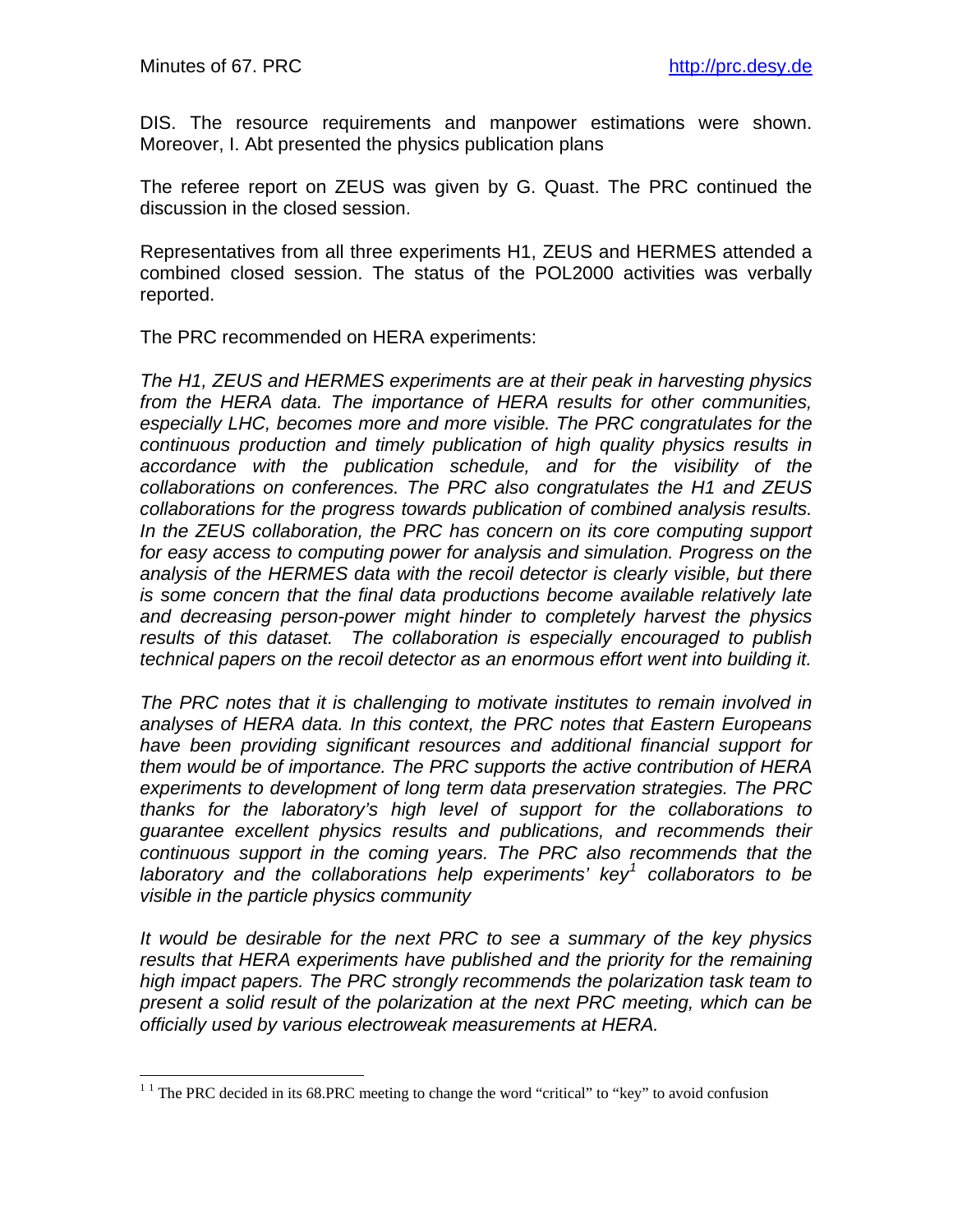# **3. Review of Astroparticle Physics**

C. Spiering attended the closed session and reported on the new professorship in theoretical astroparticle physics at U Potsdam as well as on progress with acoustic measurements. No slides were shown.

The PRC continued its discussion in the closed session and concluded:

*The astroparticle physics activities of DESY were not formally reviewed since most experts were unavailable due to an IceCube collaboration meeting in Madison, U.S. The PRC was nevertheless impressed by the overview given by Christian Spiering. IceCube installation has again been very successful in the last season with a new record of 19 strings deployed. A variety of interesting physics*  results have been obtained from analysis of the data taken with the partial *IceCube detector where DESY continued to be a major contributor. The DESY IceCube group is also successfully pursuing the multi-messenger program in collaboration with MAGIC and has contributed to the camera hardware of the second telescope of MAGIC, currently being in the commissioning phase on La Palma. The CTA activity has been steeply ramped up in the last months with emphasis in the areas of prototype telescope construction, array control and operation, as well as simulation work for trigger and timing studies. The PRC congratulates the astroparticle physics groups for their achievements. On the next PRC meeting in November, a detailed report on the CTA activities as well as a presentation of the results from the test measurements for acoustic neutrino detection (SPATS) are expected.* 

# **4. Review of Theory**

W. Buchmüller and L. Covi attended the closed session. There was no formal report by the theory group. The PRC referee report was given by J. Kühn and M. Carena.

The PRC commented on theoretical particle physics:

*The DESY theory group maintains a core effort in a broad range of topics that are main stream in the fields of high energy physics and cosmology. This includes four main thrusts: i) Collider physics in connection with HERA, LHC and a future prospective ILC as well as B factories, ii) Lattice Gauge Theory playing an important role in developing advanced methods for non-perturbative field theories, iii) particle cosmology with a leading role in developing ideas to explain matter-antimatter asymmetry and dark matter, iv) string theory with possible connections to strongly coupled gauge theories and cosmology. The PRC recognizes the efforts of the DESY HH theory group to re-establish leadership in the phenomenology/collider physics thrust after the retirement of Professor*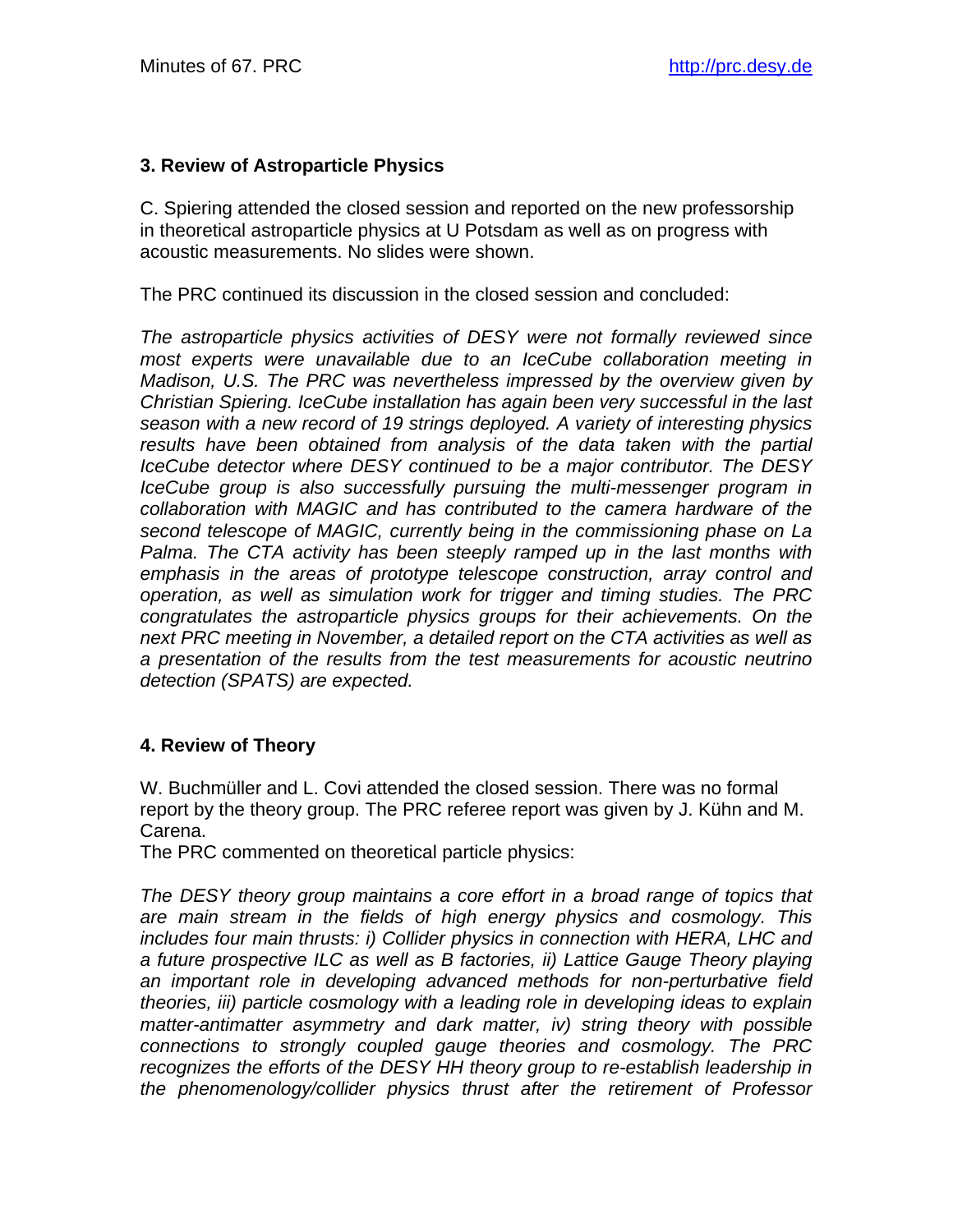*Zerwas. The PRC gives full support to this endeavor which is of crucial importance in the starting LHC era, and hopes to hear about significant progress on these efforts in the next PRC meeting in November. The DESY theory group, both in HH and Zeuthen, have programs which go in line with the laboratory's experimental initiatives. The PRC encourages strong connections between the Hamburg and Zeuthen theory groups. The PRC, furthermore, supports the development of a proposed centre for Theoretical Physics and Mathematics with Hamburg University as part of a new particle physics cluster in Hamburg. With the LHC and many new experiments in the cosmology frontier and promising exciting developments in the coming years, the intellectual leadership of the DESY theory group as a whole is of unique value to the German physics community. The PRC congratulates the theory group for its scientific achievements, the efforts in the education of students and the successful mentoring of postdoctoral fellows, as well as for the strong involvement with local universities.* 

# **5. Review of ALPS**

The closed session was attended by A. Knabbe, A. Lindner, D. Notz, J. Redondo and A. Ringwald. Slides on the experimental status of ALPS, the finances, the personnel situation and possible future experiments were shown by A. Lindner.

The PRC referee report was given by G. Quast. The PRC continued its discussion in the closed session and concluded on ALPS:

*We congratulate the ALPS collaboration for the successful installation of the first*  light-shining-through-a-wall experiment with an optical resonator. Although time *scale has slipped by several months compared to planning presented in October 2008, prospects for delivering world-leading result are good. ALPS appears to be ready to make a competitive measurement this year. The PRC recommends that the collaboration focuses on completing this year's experiment and getting the result out.* 

*At the next meeting, the PRC hopes to hear physics results from this year's running and the resourced-loaded plan for the next generation of experiments.* 

# **6. Review of LHC (ATLAS, CMS and Computing)**

Representatives from ATLAS, CMS and Computing attended the closed session together. The referee report on the LHC experiments was given by J. Timmermans for ATLAS and by E. Perez for CMS. The PRC continued its discussion in the closed session.

The PRC recommended on LHC experiments: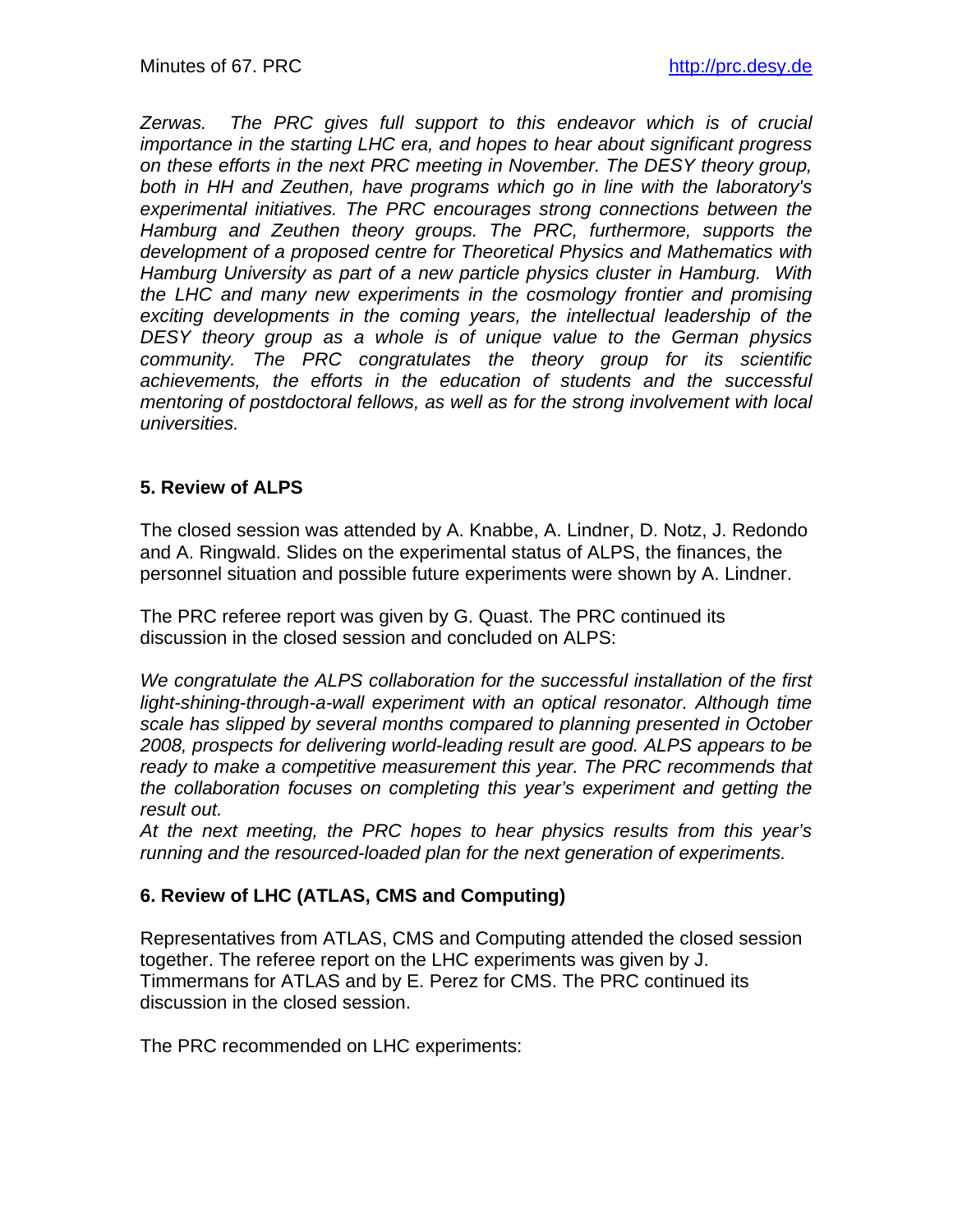*The PRC acknowledges that the DESY LHC groups have made significant contributions to the ATLAS and CMS experiments, and have very good and fruitful collaboration with local universities in Hamburg and Berlin. Both groups have been taking visible responsibilities for detector and trigger commissioning and operation. The CMS group has worked out a pragmatic solution for the PMT readout of the CASTOR calorimeter which had been found to be exposed to unexpectedly large magnetic stray fields. Both groups have attracted many young postdocs and Ph.D. students. As the time for first collisions approaches, both groups have strong emphasis on physics analysis of the first data. In addition to Z, QCD, and Top physics, the groups are starting new attractive activities in SUSY and Higgs searches. The PRC encourages a close collaboration of the DESY groups in these activities in order to maximize the impact and visibility within the Physics Working Groups of the collaborations. Both ATLAS and CMS groups are preparing for participation for sLHC, the luminosity upgrade of LHC. The PRC encourages the participation to these upgrades within the Helmholtz Alliance. The PRC recognizes that both groups need DESY scientists who could coordinate these upgrade efforts. During the*  LHC running periods, the groups would need more travel support in order to *achieve their responsibilities in operations. The PRC acknowledges the groups' efforts on outreach programs such as the LHC exhibition (Berlin October 2008, now traveling exhibition).* 

*The PRC would like to get a report on the activities in the Analysis Center at the next PRC meeting.* 

# **7. Review of ILC machine & detector**

T. Behnke, E. Elsen, J. List and F. Sefkow attended the closed session. The situation on manpower for detector and accelerator R&D was presented. The PRC referee report on ILC was given by A. White. The PRC continued its discussion in the closed session and noted on ILC activities:

*The PRC congratulates the DESY ILC team for continued high levels of critical contributions for ILC accelerator and detector development. In the accelerator development, the XFEL experience will be of great value as for ILC cavity production (30 cavities to be built for the ILC-HighGrade project; successful identification and association of weld defects and impurities leading to quenches), and FLASH with ILC-like beam parameters will provide important operational know how. The role of DESY in these regards has been well recognized by the ILC community. In detector development, DESY has been strongly involved in R&D collaborations such as CALICE, LC-TPC, and FCAL, and has provided strong leadership in developing an ILC detector concept, in producing the LOI with detector optimization, and in benchmark physics studies. The PRC notes that the DESY group would need a minimal level of engineering support for work on the detector concept in the TDP Phase II. The PRC*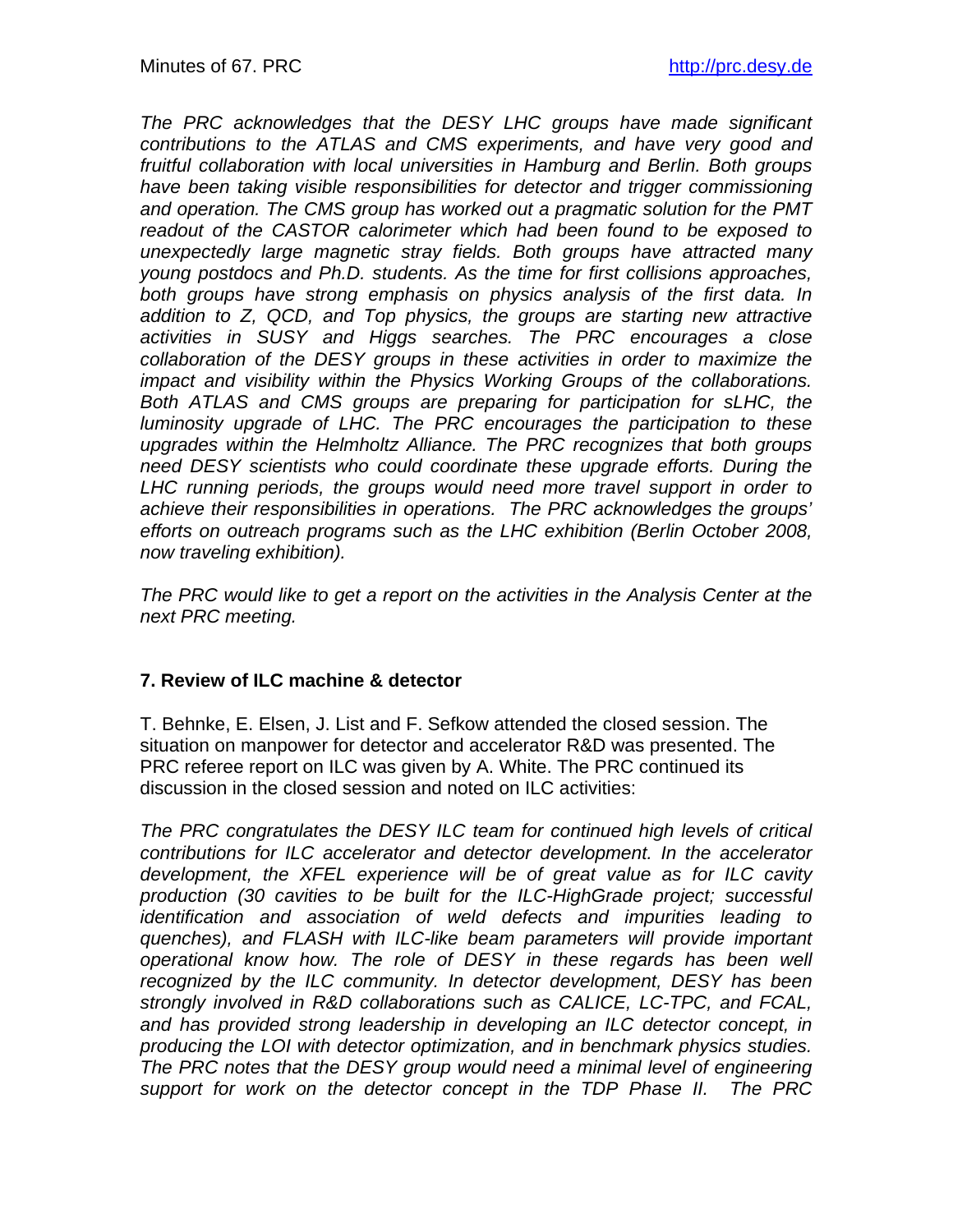*recommends that the DESY ILC team maintains strong involvement in ILC accelerator and detector developments and exploits connection in detector development between ILC and other projects such as sLHC and XFEL. The PRC congratulates the ILC team for engaging young physicists in ILC detector development as part of "hands-on" education. The PRC encourages the ILC team to maintain contacts with the CERN community developing the CLIC project.* 

## **9. Review of OLYMPUS**

R. Beck, F. Brinker, A. Kiselev and U. Schneekloth attended the closed session. Manpower, funding, schedules and institutional commitment plans for OLYMPUS were presented. N. Saito gave the PRC referee report. The discussion was continued in the closed session.

The PRC recommended:

*The goal of the OLYMPUS experiment is to determine the contribution of two photon exchange processes and to resolve the existing discrepancy measuring the ratio of the electric to magnetic form factors using either a Rosenbluth separation or a recoil polarization measurement technique. The PRC has been strongly supporting the physics case of this experiment and the PRC acknowledges that with both intense electron and positron beams, DORIS has a unique position for this experiment. The PRC acknowledges that the OLYMPUS collaboration has worked out the installation scenario with DESY and established a first draft of commissioning and data taking schedule. The collaboration has a limited time window to execute this experiment. The PRC notes that funding from the US and the firm commitment from the collaboration, in particular, the commitment from German groups, in a timely manner is critical to start the*  experiment. A decision on the experiment is only possible after the US funding *decision, and when well-defined in-kind contributions from other countries and a firm commitment of all participating institutions are offered. The PRC will have a conference call on Friday, June 12th to discuss the development in these aspects. The PRC requests the collaboration to provide materials to demonstrate that each sub-project can be successfully executed on time and on budget by Monday, June 8<sup>th</sup>. The materials include i) the status of the US funding, ii) the dedicated person-power (names of people and fractions of their efforts on this project) for each sub project, iii) the installation process with possible backup plans, and iv) a commissioning strategy robust enough for timely completion.* 

### **10. The PRC members of the 67.PRC**

| P. Buchholz, T. Lohse:   | H <sub>1</sub>         |
|--------------------------|------------------------|
| E. Aschenauer, N. Saito: | <b>HERMES, OLYMPUS</b> |